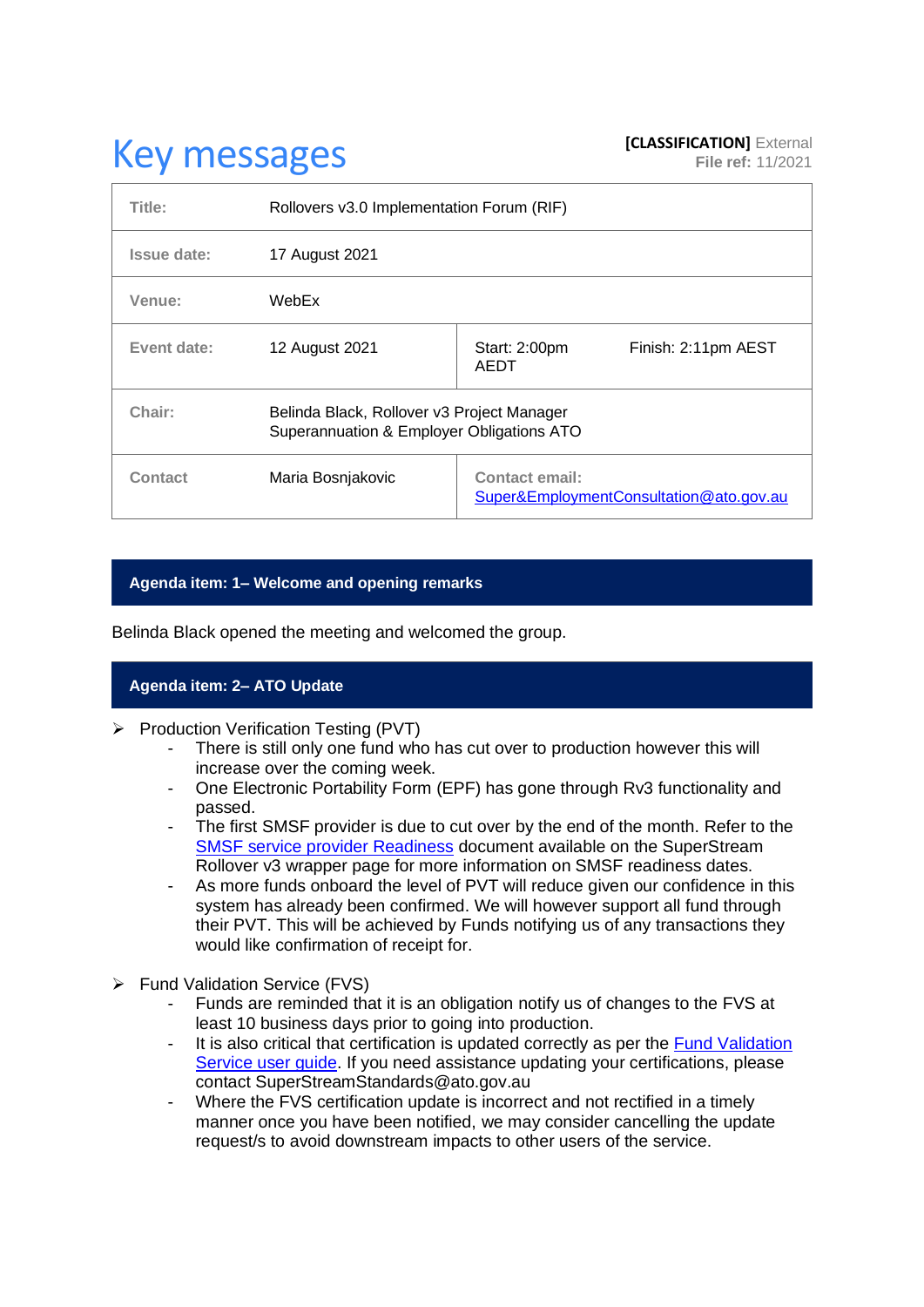- ➢ Government 2 Business (G2B) G2B testing progress with funds, administrators, SMSF providers and digital services providers (DSPs) as at 12/08:
	- 18 completed their G2B testing.<br>- 16 are currently undertaking G2
	- 16 are currently undertaking G2B testing.

ATO has capacity to support any fund that is ready now and would like to bring forward their G2B testing. Please contact us via emailing SuperStreamStandards@ato.gov.au

- ➢ Business 2 Business (B2B)
	- Cohort 6/7 is currently underway and due to finish 13 August 2021
	- Cohort 8 is currently underway and due to finish 20 August 2021
	- Cohort 9 will commence 23 August and the pre cohort testing discussion occurred today 12 August

We have bought forward the pre-cohort testing discussion to ensure funds are ready to commence B2B testing from the start of each cohort.

We have also bought forward the recommendation to undertake a handshake test with testing partners a week prior to the cohort commencing. This is to ensure a smooth experience for everyone and to avoid any downstream impacts for you and your testing partners.

- ➢ Cohort scheduling
	- The most recent iteration of the cohort schedule was published 13 August. Cohort 10 participants have been contacted and contact will begin for Cohort 11 participants from 16 August.
	- Continuing to provide regular updates of readiness information (G2B, P2P & B2B and production cut-over dates) via the SuperStreamStandards@ato.gov.au mailbox ensures information is accurately recorded.
	- With funds beginning to cutover to production, funds are reminded that a completed Production Readiness checklist needs to be supplied prior to cutover.
- ➢ Superannuation Dashboard this will be updates once the SVS and SMSFmemberTICK services have been utilised.
- $\triangleright$  The following documents have been updated and forwarded for publishing on our [SuperStream Rollover v3](https://www.ato.gov.au/Super/Sup/SuperStream-Rollover-v3/) wrapper page:
	- [12 August 2021 weekly onboarding update](https://www.ato.gov.au/uploadedFiles/Content/SPR/downloads/12_August_2021.pdf)
	- [29 July 2021 RIF key message](https://www.ato.gov.au/uploadedFiles/Content/SPR/downloads/29_July_2021.pdf)
	- [SuperStream Rollover v3 production verification testing](https://www.ato.gov.au/uploadedFiles/Content/SPR/downloads/SuperStream_Rollover_v3_production_verification_testing.pdf)
	- [SuperStream Rollover v3 Cohort Schedule](https://www.ato.gov.au/uploadedFiles/Content/SPR/downloads/SuperStream_Rollover_v3_Cohort_Schedule.pdf)
	- [SuperStream Rollover v3 implementation and onboarding learnings and issues register](https://www.ato.gov.au/uploadedFiles/Content/SPR/downloads/SuperStream_Rollovers_v3_Implementation_and_onboarding_learning_and_issues_register.pdf)
	- [SuperStream Rollover v3 SMSF service provider readiness](https://www.ato.gov.au/uploadedFiles/Content/SPR/downloads/SuperStream_Rollover_v3_SMSF_service_provider_readiness.pdf)

#### **Agenda item: 3– Industry update and questions**

- $\triangleright$  Industry asked about the recent updates to both the SMSF verification and SMSF member TICK web content available on ato.gov.au.
	- ATO confirmed there was an error within the tables published which will be resolved overnight.

POST MEETING UPDATE – correction was available from 9am Friday 13 August